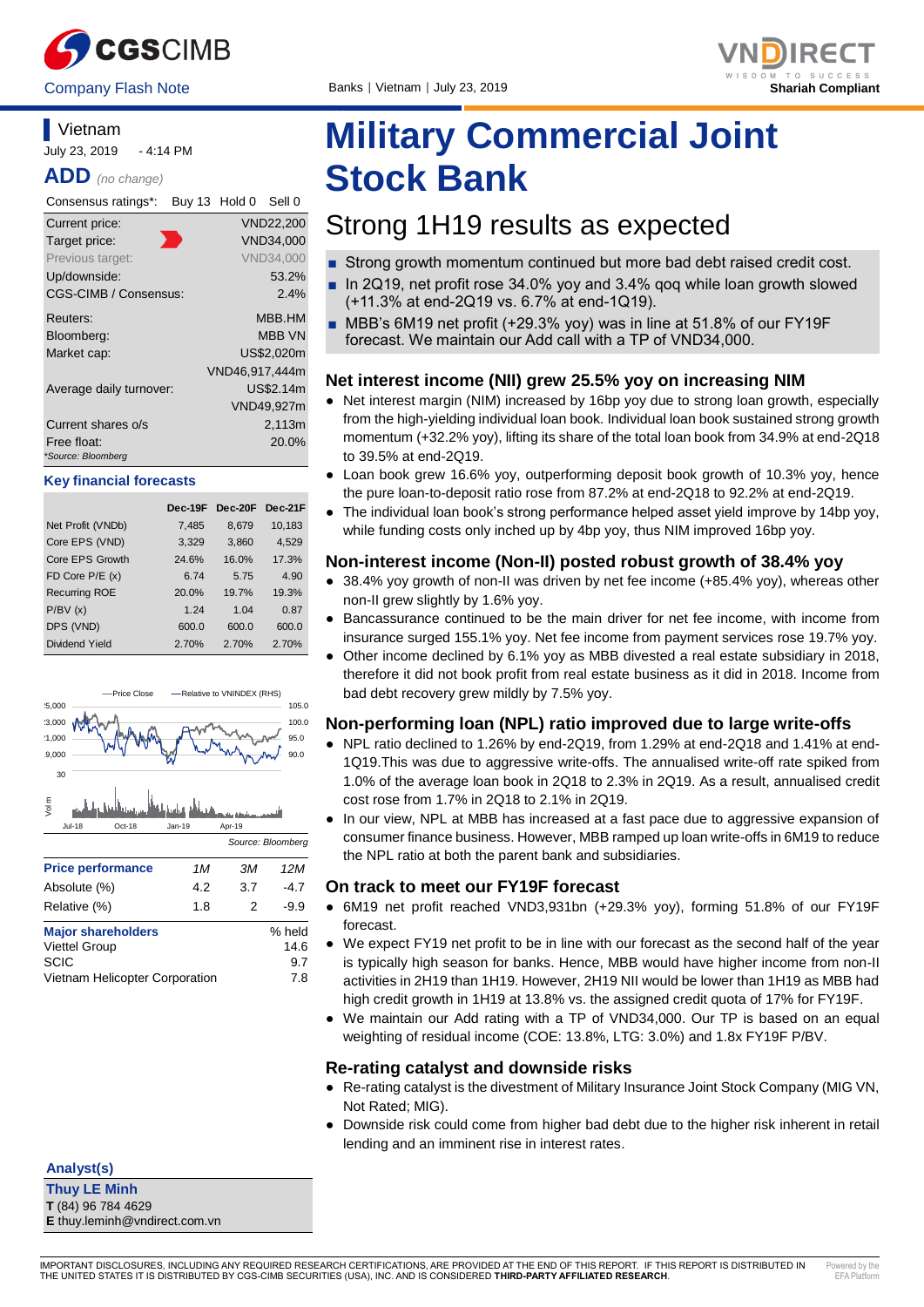



**Figure 1: Results comparison (VND bn, otherwise noted)**

| <b>Profit &amp; Loss</b><br>statement | <b>2Q19</b>         | 2Q18  | yoy%  | 1Q19    | qoq%  | 6M19    | 6M18     | vov%  | <b>VNDIRECT</b><br>FY19F<br>forecasts | $%$ of<br><b>VND</b> | <b>Comments</b>                                                                             |
|---------------------------------------|---------------------|-------|-------|---------|-------|---------|----------|-------|---------------------------------------|----------------------|---------------------------------------------------------------------------------------------|
| Net interest income                   | 4.395               | 3.504 | 25.4% | 4.135   | 6.3%  | 8.530   | 6.797    | 25.5% | 17.583                                |                      | 48.5% In line with our forecasts.                                                           |
| Non-interest income                   | 1.763               | .287  | 37.0% | 1.319   | 33.6% | 3.082   | 2.227    | 38.4% | 5.929                                 |                      | 52.0% In line with our forecasts.                                                           |
| Operating revenue                     | 6,158               | 4.791 | 28.5% | 5,454   | 12.9% | 11.612  | 9.024    | 28.7% | 23,512 49.4%                          |                      |                                                                                             |
| Operating expenses                    | $(2,307)$ $(1,927)$ |       | 19.7% | (2,066) | 11.7% | (4,372) | (3, 550) | 23.2% | $(10, 110)$ 43.2%                     |                      | Below our forecasts but we expect operating expenses will<br>increase towards the year end. |
| Pre-provision profit                  | 3.851               | 2.864 | 34.5% | 3,389   | 13.6% | 7.240   | 5.474    | 32.2% | 13.402 54.0%                          |                      |                                                                                             |
| Provision expenses                    | (1,400)             | (953) | 46.9% | (964)   | 45.1% | (2,364) | (1,645)  | 43.7% | (3,863)                               | 61.2%                | Higher than our forecasts as write-off rate was higher than<br>our projections.             |
| Pre-tax profit                        | 2,451               | .911  | 28.3% | 2.424   | 1.1%  | 4,875   | 3.829    | 27.3% | 9,539                                 | 51.1%                |                                                                                             |
| After-tax profit                      | 1,998               | .491  | 34.0% | 1,933   | 3.4%  | 3,931   | 3,040    | 29.3% | 7.583                                 |                      | 51.8% In line with our forecasts.                                                           |
|                                       |                     |       |       |         |       |         |          |       |                                       |                      | SOURCES: VNDIRECT RESEARCH, COMPANY REPORTS                                                 |

| Figure 2: MBB's key ratios by quarter |             |             |        |                                             |             |             |  |  |  |  |
|---------------------------------------|-------------|-------------|--------|---------------------------------------------|-------------|-------------|--|--|--|--|
| Key ratios                            | <b>1Q18</b> | <b>2Q18</b> | 3Q18   | 4Q18                                        | <b>1Q19</b> | <b>2Q19</b> |  |  |  |  |
| NII/Total Operating Income (TOI)      | 77.8%       | 73.1%       | 75.7%  | 72.7%                                       | 75.8%       | 71.4%       |  |  |  |  |
| Non-II/TOI                            | 22.2%       | 26.9%       | 24.3%  | 27.3%                                       | 24.2%       | 28.6%       |  |  |  |  |
| NIM (12 months trailing)              | 4.6%        | 4.5%        | 4.6%   | 4.5%                                        | 4.7%        | 4.6%        |  |  |  |  |
| Loan-to-deposit ratio (Circular 36)   | 77.8%       | 76.6%       | 73.6%  | 73.7%                                       | 74.2%       | 72.8%       |  |  |  |  |
| <b>NPL</b>                            | 1.4%        | 1.3%        | 1.6%   | 1.3%                                        | 1.4%        | 1.3%        |  |  |  |  |
| Loan-Loss-Reserves (LLR)              | 91.0%       | 106.2%      | 106.0% | 112.3%                                      | 96.5%       | 97.6%       |  |  |  |  |
| Credit cost (annualised)              | 1.5%        | 1.7%        | 1.6%   | 1.5%                                        | 1.7%        | 2.1%        |  |  |  |  |
| ROAA (annualised)                     | 2.0%        | 1.9%        | 1.9%   | 1.8%                                        | 2.1%        | 2.1%        |  |  |  |  |
| ROAE (annualised)                     | 20.9%       | 20.7%       | 21.3%  | 20.1%                                       | 23.0%       | 23.7%       |  |  |  |  |
|                                       |             |             |        | SOURCES: VNDIRECT RESEARCH, COMPANY REPORTS |             |             |  |  |  |  |

| <b>Figure 3: Regional sector comparison</b> |                         |                        |                  |                 |                      |         |       |        |       |                                                                |                         |       |
|---------------------------------------------|-------------------------|------------------------|------------------|-----------------|----------------------|---------|-------|--------|-------|----------------------------------------------------------------|-------------------------|-------|
| <b>Banks</b>                                | <b>Bloomberg Recomm</b> | <b>Ticker endation</b> | Closing<br>Price | Target<br>Price | <b>Market</b><br>cap | P/BV(x) |       | P/E(x) |       | $3 - yr$<br>Forward<br><b>EPS CAGR</b>                         | <b>ROE (%)</b>          |       |
|                                             |                         |                        | (local curr.)    | (local curr.)   | (US\$m)              | FY19F   | FY20F | FY19F  | FY20F | %                                                              | FY19F                   | FY20F |
| China Merchants Bank                        | 3968 HK                 | ADD                    | 39               | 45              | 132,086              | 1.52    | 1.33  | 9.49   | 8.09  | 16.7%                                                          | 17.0%                   | 17.6% |
| Bank Rakyat Indonesia                       | <b>BBRIU</b>            | <b>ADD</b>             | 4,500            | 4,500           | 39,809               | 2.64    | 2.33  | 14.92  | 13.11 | 13.9%                                                          | 18.8%                   | 18.8% |
| Bank Mandiri                                | <b>BMRI IJ</b>          | <b>ADD</b>             | 7,775            | 8,800           | 26,023               | 1.82    | 1.64  | 12.75  | 11.08 | 15.4%                                                          | 14.9%                   | 15.6% |
| <b>Indusind Bank</b>                        | <b>IIB IN</b>           | <b>ADD</b>             | 1,418            | 2,000           | 14,257               | 2.81    | 2.37  | 16.99  | 13.43 | 34.7%                                                          | 17.9%                   | 19.1% |
| <b>BDO Unibank Inc.</b>                     | <b>BDO PM</b>           | ADD                    | 149              | 150             | 12,803               | 1.88    | 1.70  | 16.43  | 14.63 | 20.4%                                                          | 12.5%                   | 12.2% |
| Vietcombank                                 | <b>VCB VN</b>           | <b>HOLD</b>            | 79,000           | 73,800          | 12,615               | 3.54    | 2.98  | 18.07  | 15.45 | 13.2%                                                          | 18.4%                   | 17.4% |
| Techcombank                                 | <b>TCB VN</b>           | <b>ADD</b>             | 21,050           | 27,400          | 3,169                | 1.21    | 1.02  | 7.87   | 6.84  | 14.6%                                                          | 16.5%                   | 16.1% |
| Yes Bank                                    | <b>YES IN</b>           | <b>ADD</b>             | 91               | 160             | 3,067                | 0.76    | 0.70  | 11.73  | 7.46  | 40.6%                                                          | 6.6%                    | 9.7%  |
| <b>TMB Bank</b>                             | TMB TB                  | <b>REDUCE</b>          | 2                | 2               | 2,729                | 0.81    | 0.77  | 11.12  | 9.26  | $-4.0%$                                                        | 7.5%                    | 8.5%  |
| Vietnam Prosperity JSC Bank                 | <b>VPB VN</b>           | ADD                    | 19,100           | 21,200          | 2,020                | 1.11    | 0.91  | 6.19   | 5.02  | 12.1%                                                          | 19.7%                   | 19.9% |
| Asia Commercial Joint Stock Bank            | ACB VN                  | ADD                    | 31,000           | 39,500          | 1,665                | 1.43    | 1.19  | 6.51   | 5.62  | 15.7%                                                          | 24.3%                   | 22.7% |
| A verage regional peers                     |                         |                        |                  |                 |                      | 1.8     | 1.5   | 12.0   | 10.0  | 17.6%                                                          | 15.8%                   | 16.2% |
| <b>Military Commercial Joint Stock Bank</b> | <b>MBB VN</b>           | <b>ADD</b>             | 22,200           | 34,000          | 2,020                | 1.2     | 1.0   | 6.3    | 5.4   | 19.2%                                                          | 20.0%                   | 19.7% |
|                                             |                         |                        |                  |                 |                      |         |       |        |       | SOURCES: CGS-CIMB RESEARCH, VNDIRECT RESEARCH, COMPANY REPORTS | PRICE AS OF 22 JUL 2019 |       |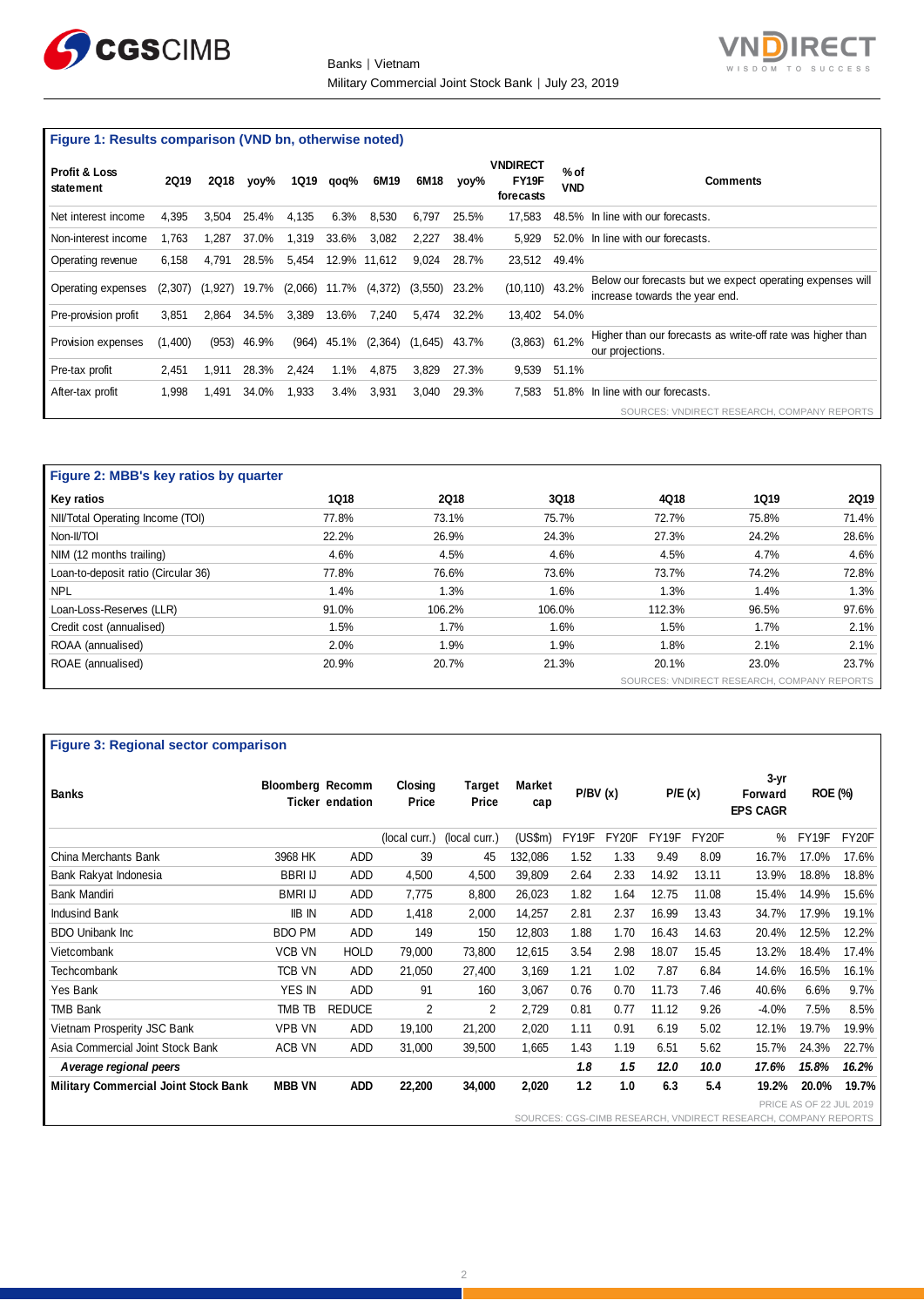



### **BY THE NUMBERS**

| <b>Profit &amp; Loss</b>                 |          |           |           |           |
|------------------------------------------|----------|-----------|-----------|-----------|
| (VNDb)                                   | Dec-18A  | Dec-19F   | Dec-20F   | Dec-21F   |
| Net Interest Income                      | 14.583   | 17.583    | 20.160    | 23.210    |
| <b>Total Non-Interest Income</b>         | 4.953    | 5,929     | 7,247     | 8,557     |
| <b>Operating Revenue</b>                 | 19,537   | 23,512    | 27,407    | 31,766    |
| <b>Total Non-Interest Expenses</b>       | (8, 734) | (10, 110) | (11, 785) | (13, 342) |
| <b>Pre-provision Operating Profit</b>    | 10,803   | 13,402    | 15,622    | 18,424    |
| <b>Total Provision Charges</b>           | (3,035)  | (3, 863)  | (4, 561)  | (5, 447)  |
| <b>Operating Profit After Provisions</b> | 7.767    | 9,539     | 11,060    | 12,977    |
| Pretax Income/(Loss) from Assoc.         | $\Omega$ | $\Omega$  | $\Omega$  | 0         |
| <b>Operating EBIT (incl Associates)</b>  | 7,767    | 9,539     | 11,060    | 12,977    |
| Non-Operating Income/(Expense)           | $\Omega$ | $\Omega$  | $\Omega$  | $\Omega$  |
| Profit Before Tax (pre-El)               | 7,767    | 9,539     | 11,060    | 12,977    |
| <b>Exceptional Items</b>                 |          |           |           |           |
| Pre-tax Profit                           | 7,767    | 9,539     | 11,060    | 12,977    |
| Taxation                                 | (1, 577) | (1, 955)  | (2, 267)  | (2,660)   |
| Consolidation Adjustments & Others       |          |           |           |           |
| Exceptional Income - post-tax            |          |           |           |           |
| <b>Profit After Tax</b>                  | 6,190    | 7,583     | 8,793     | 10,317    |
| Minority Interests                       | (77)     | (99)      | (114)     | (134)     |
| Pref. & Special Div                      | $\Omega$ | $\Omega$  | $\Omega$  | 0         |
| FX And Other Adj.                        | $\Omega$ | $\Omega$  | $\Omega$  | $\Omega$  |
| <b>Net Profit</b>                        | 6,113    | 7,485     | 8,679     | 10,183    |
| <b>Recurring Net Profit</b>              | 5,773    | 7,036     | 8,158     | 9,572     |

| <b>Balance Sheet Employment</b>  |         |         |         |         |
|----------------------------------|---------|---------|---------|---------|
|                                  | Dec-18A | Dec-19F | Dec-20F | Dec-21F |
| Gross Loans/Cust Deposits        | 89.5%   | 91.9%   | 92.7%   | 93.5%   |
| Avg Loans/Avg Deposits           | 86.7%   | 90.7%   | 92.3%   | 93.1%   |
| Avg Liquid Assets/Avg Assets     | 36.7%   | 35.4%   | 33.7%   | 32.2%   |
| Avg Liquid Assets/Avg IEAs       | 38.5%   | 37.1%   | 35.2%   | 33.6%   |
| Net Cust Loans/Assets            | 58.3%   | 60.4%   | 62.1%   | 63.7%   |
| Net Cust Loans/Broad Deposits    | 67.8%   | 70.8%   | 72.6%   | 74.7%   |
| Equity & Provns/Gross Cust Loans | 16.7%   | 17.0%   | 17.6%   | 18.2%   |
| Asset Risk Weighting             | 105%    | 109%    | 110%    | 111%    |
| Provision Charge/Avg Cust Loans  | 1.52%   | 1.67%   | 1.72%   | 1.78%   |
| Provision Charge/Avg Assets      | 0.90%   | 1.01%   | 1.07%   | 1.14%   |
| Total Write Offs/Average Assets  | 0.61%   | 0.78%   | 0.93%   | 0.99%   |



| <b>Balance Sheet</b>                          |          |          |          |          |
|-----------------------------------------------|----------|----------|----------|----------|
| (VNDb)                                        | Dec-18A  | Dec-19F  | Dec-20E  | Dec-21F  |
| <b>Total Gross Loans</b>                      | 259.748  | 294,204  | 335.968  | 384,282  |
| Liquid Assets & Invst. (Current)              | 74,567   | 78,296   | 82,210   | 86.321   |
| Other Int. Earning Assets                     | 10,548   | 11,075   | 11,629   | 12,211   |
| <b>Total Gross Int. Earning Assets</b>        | 344.863  | 383.575  | 429,808  | 482,813  |
| Total Provisions/Loan Loss Reserve            | (3, 469) | (4.363)  | (4.977)  | (5, 729) |
| <b>Total Net Interest Earning Assets</b>      | 341,394  | 379,211  | 424,831  | 477,084  |
| Intangible Assets                             | 1.113    | 1.202    | 1.298    | 1.402    |
| Other Non-Interest Earning Assets             | 18,082   | 19.528   | 21,090   | 22,778   |
| <b>Total Non-Interest Earning Assets</b>      | 19.195   | 20.730   | 22.389   | 24.180   |
| <b>Cash And Marketable Securities</b>         | 1,737    | 1,875    | 2,026    | 2,188    |
| Long-term Investments                         | $\Omega$ | $\Omega$ | $\Omega$ | $\Omega$ |
| <b>Total Assets</b>                           | 362.325  | 401,817  | 449,245  | 503,452  |
| <b>Customer Interest-Bearing Liabilities</b>  | 251,122  | 280.476  | 318,688  | 362,197  |
| <b>Bank Deposits</b>                          | 60.471   | 62.285   | 65.399   | 67.361   |
| Interest Bearing Liabilities: Others          | 2.958    | 3,011    | 3.065    | 3.120    |
| <b>Total Interest-Bearing Liabilities</b>     | 314,551  | 345.772  | 387,152  | 432,678  |
| <b>Bank's Liabilities Under Acceptances</b>   |          |          |          |          |
| <b>Total Non-Interest Bearing Liabilities</b> | 13,601   | 16,594   | 15.145   | 14.805   |
| <b>Total Liabilities</b>                      | 328.152  | 362.366  | 402.297  | 447,483  |
| <b>Shareholders' Equity</b>                   | 32,643   | 37,823   | 45,206   | 54,092   |
| Minority Interests                            | 1,530    | 1.628    | 1,743    | 1,877    |
| <b>Total Equity</b>                           | 34,173   | 39,452   | 46,948   | 55,969   |

#### **Key Ratios**

|                                          | Dec-18A | Dec-19F | Dec-20F | Dec-21F |
|------------------------------------------|---------|---------|---------|---------|
| <b>Total Income Growth</b>               | 40.9%   | 20.3%   | 16.6%   | 15.9%   |
| <b>Operating Profit Growth</b>           | 37.3%   | 24.1%   | 16.6%   | 17.9%   |
| Pretax Profit Growth                     | 68.3%   | 22.8%   | 16.0%   | 17.3%   |
| Net Interest To Total Income             | 74.6%   | 74.8%   | 73.6%   | 73.1%   |
| Cost Of Funds                            | 3.48%   | 3.61%   | 3.71%   | 3.80%   |
| Return On Interest Earning Assets        | 7.72%   | 8.10%   | 8.30%   | 8.50%   |
| Net Interest Spread                      | 4.24%   | 4.49%   | 4.59%   | 4.70%   |
| Net Interest Margin (Avg Deposits)       | 6.34%   | 6.91%   | 7.01%   | 7.08%   |
| Net Interest Margin (Avg RWA)            | 4.25%   | 4.30%   | 4.33%   | 4.41%   |
| Provisions to Pre Prov. Operating Profit | 28.1%   | 28.8%   | 29.2%   | 29.6%   |
| Interest Return On Average Assets        | 4.31%   | 4.60%   | 4.74%   | 4.87%   |
| <b>Effective Tax Rate</b>                | 20.3%   | 20.5%   | 20.5%   | 20.5%   |
| Net Dividend Payout Ratio                | 21.2%   | 17.3%   | 14.9%   | 12.7%   |
| Return On Average Assets                 | 1.81%   | 1.96%   | 2.04%   | 2.14%   |

#### **Key Drivers**

|                                | Dec-18A | Dec-19F  | Dec-20F  | Dec-21F |
|--------------------------------|---------|----------|----------|---------|
| Loan Growth (%)                | 16.6%   | 15.0%    | 15.0%    | 15.0%   |
| Net Interest Margin (%)        | 4.5%    | 4.8%     | 5.0%     | 5.1%    |
| Non Interest Income Growth (%) | 87.0%   | 19.7%    | 22.2%    | 18.1%   |
| Cost-income Ratio (%)          | 44.7%   | 43.0%    | 43.0%    | 42.0%   |
| Net NPL Ratio (%)              | 0.6%    | 0.6%     | 0.5%     | 0.5%    |
| Loan Loss Reserve (%)          | 112.3%  | 113.4%   | 114.8%   | 116.1%  |
| GP Ratio (%)                   | 0.7%    | 0.8%     | 0.8%     | 0.8%    |
| Tier 1 Ratio (%)               | 8.6%    | 8.6%     | 9.1%     | 9.7%    |
| Total CAR (%)                  | 11.0%   | 10.8%    | 11.1%    | 11.5%   |
| Deposit Growth (%)             | 9.0%    | 12.0%    | 14.0%    | 14.0%   |
| Loan-deposit Ratio (%)         | 88.0%   | 90.2%    | 91.0%    | 91.8%   |
| Gross NPL Ratio (%)            | 1.3%    | 1.5%     | 1.4%     | 1.4%    |
| Fee Income Growth (%)          | 126.5%  | $30.0\%$ | $30.0\%$ | 23.0%   |

SOURCES: VNDIRECT RESEARCH, COMPANY REPORTS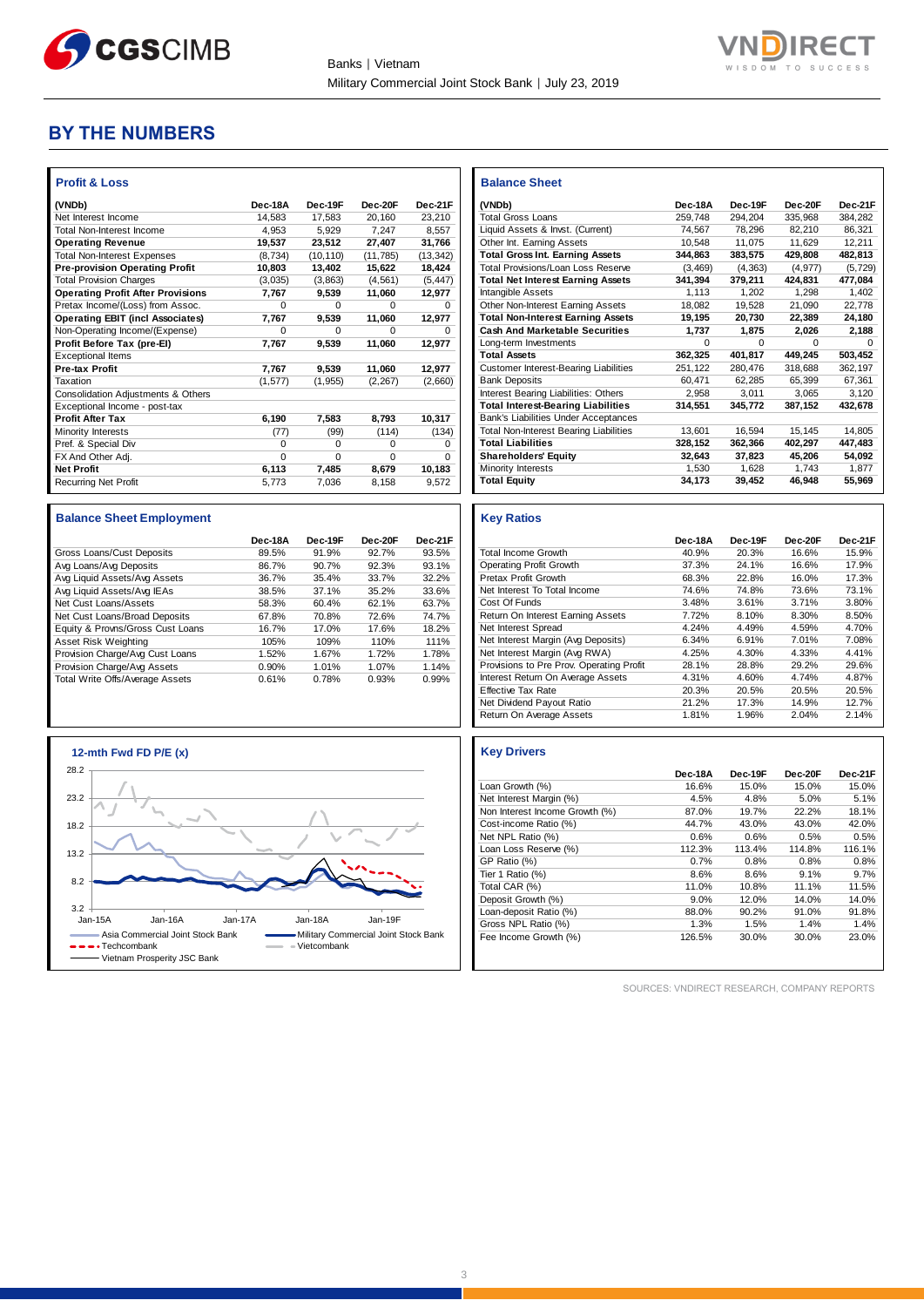



#### **DISCLAIMER**

The content of this report (including the views and opinions expressed therein, and the information comprised therein) has been prepared by and belongs to VNDIRECT Securities Corporation, and is distributed by CGS-CIMB pursuant to an arrangement between VNDIRECT Securities Corporation and CGS-CIMB. VNDIRECT Securities Corporation is not an affiliate of CGS-CIMB.

This report is not directed to, or intended for distribution to or use by, any person or entity who is a citizen or resident of or located in any locality, state, country or other jurisdiction where such distribution, publication, availability or use would be contrary to law or regulation.

By accepting this report, the recipient hereof represents and warrants that he is entitled to receive such report in accordance with the restrictions set forth below and agrees to be bound by the limitations contained herein (including the "Restrictions on Distributions" set out below). Any failure to comply with these limitations may constitute a violation of law. This publication is being supplied to you strictly on the basis that it will remain confidential. No part of this report may be (i) copied, photocopied, duplicated, stored or reproduced in any form by any means or (ii) redistributed or passed on, directly or indirectly, to any other person in whole or in part, for any purpose without the prior written consent of CGS-CIMB.

The information contained in this research report is prepared from data believed to be correct and reliable at the time of issue of this report.

VNDIRECT Securities Corporation may or may not issue regular reports on the subject matter of this report at any frequency and may cease to do so or change the periodicity of reports at any time. Neither VNDIRECT Securities Corporation nor CGS-CIMB is under any obligation to update this report in the event of a material change to the information contained in this report. Neither VNDIRECT Securities Corporation nor CGS-CIMB has any and will accept any, obligation to (i) check or ensure that the contents of this report remain current, reliable or relevant, (ii) ensure that the content of this report constitutes all the information a prospective investor may require, (iii) ensure the adequacy, accuracy, completeness, reliability or fairness of any views, opinions and information, and accordingly, VNDIRECT Securities Corporation, CGS-CIMB and their respective affiliates and related persons including China Galaxy International Financial Holdings Limited ("CGIFHL") and CIMB Group Sdn. Bhd. ("CIMBG") and their respective related corporations (and their respective directors, associates, connected persons and/or employees) shall not be liable in any manner whatsoever for any consequences (including but not limited to any direct, indirect or consequential losses, loss of profits and damages) of any reliance thereon or usage thereof. In particular, VNDIRECT Securities Corporation and CGS-CIMB disclaim all responsibility and liability for the views and opinions set out in this report.

Unless otherwise specified, this report is based upon reasonable sources. Such sources will, unless otherwise specified, for market data, be market data and prices available from the main stock exchange or market where the relevant security is listed, or, where appropriate, any other market. Information on the accounts and business of company(ies) will generally be based on published statements of the company(ies), information disseminated by regulatory information services, other publicly available information and information resulting from our research. Whilst every effort is made to ensure that statements of facts made in this report are accurate, all estimates, projections, forecasts, expressions of opinion and other subjective judgments contained in this report are based on assumptions considered to be reasonable as of the date of the document in which they are contained and must not be construed as a representation that the matters referred to therein will occur. Past performance is not a reliable indicator of future performance. The value of investments may go down as well as up and those investing may, depending on the investments in question, lose more than the initial investment. No report shall constitute an offer or an invitation by or on behalf of CGS-CIMB or VNDIRECT Securities Corporation, or their respective affiliates (including CGIFHL, CIMBG and their respective related corporations) to any person to buy or sell any investments.

CGS-CIMB and/or VNDIRECT Securities Corporation and/or their respective affiliates and related corporations (including CGIFHL, CIMBG and their respective related corporations), their respective directors, associates, connected parties and/or employees may own or have positions in securities of the company(ies) covered in this research report or any securities related thereto and may from time to time add to or dispose of, or may be materially interested in, any such securities. Further, CGS-CIMB and/or VNDIRECT Securities Corporation, and/or their respective affiliates and their respective related corporations (including CGIFHL, CIMBG and their respective related corporations) do and seek to do business with the company(ies) covered in this research report and may from time to time act as market maker or have assumed an underwriting commitment in securities of such company(ies), may sell them to or buy them from customers on a principal basis and may also perform or seek to perform significant investment banking, advisory, underwriting or placement services for or relating to such company(ies) as well as solicit such investment, advisory or other services from any entity mentioned in this report.

CGS-CIMBand/or VNDIRECT Securities Corporation and/or their respective affiliates (including CGIFHL, CIMBG and their respective related corporations) may enter into an agreement with the company(ies) covered in this report relating to the production of research reports. CGS-CIMB and/or VNDIRECT Securities Corporation may disclose the contents of this report to the company(ies) covered by it and may have amended the contents of this report following such disclosure.

The analyst responsible for the production of this report hereby certifies that the views expressed herein accurately and exclusively reflect his or her personal views and opinions about any and all of the issuers or securities analysed in this report and were prepared independently and autonomously. No part of the compensation of the analyst(s) was, is, or will be directly or indirectly related to the inclusion of specific recommendations(s) or view(s) in this report. The analyst(s) who prepared this research report is prohibited from receiving any compensation, incentive or bonus based on specific investment banking transactions or for providing a specific recommendation for, or view of, a particular company. Information barriers and other arrangements may be established where necessary to prevent conflicts of interests arising. However, the analyst(s) may receive compensation that is based on his/their coverage of company(ies) in the performance of his/their duties or the performance of his/their recommendations and the research personnel involved in the preparation of this report may also participate in the solicitation of the businesses as described above. In reviewing this research report, an investor should be aware that any or all of the foregoing, among other things, may give rise to real or potential conflicts of interest. Additional information is, subject to the duties of confidentiality, available on request.

The term "VNDIRECT Securities Corporation" shall, unless the context otherwise requires, mean VNDIRECT Securities Corporation and its affiliates, subsidiaries and related companies. The term "CGS-CIMB" shall denote, where appropriate, the relevant entity distributing or disseminating the report in the particular jurisdiction referenced below, or, in every other case except as otherwise stated herein, CGS-CIMB Securities International Pte. Ltd. and its affiliates, subsidiaries and related corporations.

4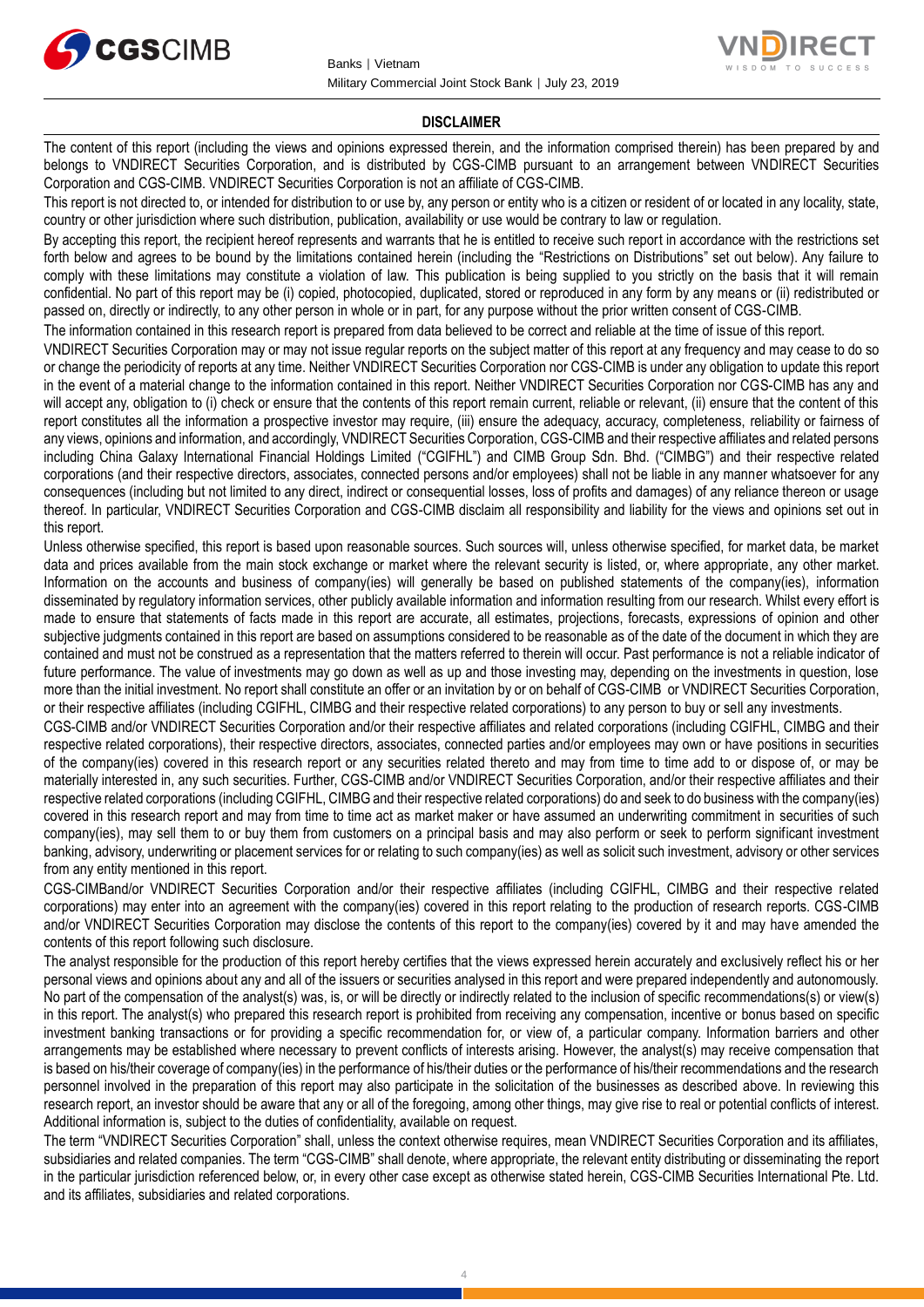



**CGS-CIMB Country CGS-CIMB Entity Requlated by** Hong Kong CGS-CIMB Securities (Hong Kong) Limited | Securities and Futures Commission Hong Kong India CGS-CIMB Securities (India) Private Limited Securities and Exchange Board of India (SEBI) Indonesia PT CGS-CIMB Sekuritas Indonesia Financial Services Authority of Indonesia Malaysia CGS-CIMB Securities Sdn. Bhd. (formerly known as Jupiter Securities Sdn. Bhd.) Securities Commission Malaysia Singapore CGS-CIMB Research Pte. Ltd. Monetary Authority of Singapore South Korea **CGS-CIMB** Securities (Hong Kong) Limited, Korea Branch Financial Services Commission and Financial Supervisory Service Thailand CGS-CIMB Securities (Thailand) Co. Ltd. Securities and Exchange Commission Thailand

(i) As of July 23, 2019 VNDIRECT Securities Corporation has a proprietary position in the securities (which may include but not limited to shares, warrants, call warrants and/or any other derivatives) in the following company or companies covered or recommended in this report: (a) -

(ii) As of July 23, 2019, the analyst(s) who prepared this report, and the associate(s), has / have an interest in the securities (which may include but not limited to shares, warrants, call warrants and/or any other derivatives) in the following company or companies covered or recommended in this report:

(a) -

This report does not purport to contain all the information that a prospective investor may require. CGS-CIMB, VNDIRECT Securities Corporation and their respective affiliates (including CGIFHL, CIMBG and their related corporations) do not make any guarantee, representation or warranty, express or implied, as to the adequacy, accuracy, completeness, reliability or fairness of any such information and opinion contained in this report. None of CGS-CIMB, VNDIRECT Securities Corporation and their respective affiliates and related persons (including CGIFHL, CIMBG and their related corporations) shall be liable in any manner whatsoever for any consequences (including but not limited to any direct, indirect or consequential losses, loss of profits and damages) of any reliance thereon or usage thereof.

This report is general in nature and has been prepared for information purposes only. It is intended for circulation amongst CGS-CIMB's and its affiliates' (including CGIFHL's, CIMBG's and their respective related corporations') clients generally and does not have regard to the specific investment objectives, financial situation and the particular needs of any specific person who may receive this report. The information and opinions in this report are not and should not be construed or considered as an offer, recommendation or solicitation to buy or sell the subject securities, related investments or other financial instruments or any derivative instrument, or any rights pertaining thereto.

Investors are advised to make their own independent evaluation of the information contained in this research report, consider their own individual investment objectives, financial situation and particular needs and consult their own professional and financial advisers as to the legal, business, financial, tax and other aspects before participating in any transaction in respect of the securities of company(ies) covered in this research report. The securities of such company(ies) may not be eligible for sale in all jurisdictions or to all categories of investors.

Restrictions on Distributions

**Australia:** Despite anything in this report to the contrary, this research is issued by VNDIRECT Securities Corporation and provided in Australia by CGS-CIMB Securities (Singapore) Pte. Ltd. and CGS-CIMB Securities (Hong Kong) Limited. This research is only available in Australia to persons who are "wholesale clients" (within the meaning of the Corporations Act 2001 (Cth) and is supplied solely for the use of such wholesale clients and shall not be distributed or passed on to any other person. You represent and warrant that if you are in Australia, you are a "wholesale client". This research is of a general nature only and has been prepared without taking into account the objectives, financial situation or needs of the individual recipient. CGS-CIMB Securities (Singapore) Pte. Ltd. and CGS-CIMB Securities (Hong Kong) Limited do not hold, and are not required to hold an Australian financial services license. CGS-CIMB Securities (Singapore) Pte. Ltd. and CGS-CIMB Securities (Hong Kong) Limited rely on "passporting" exemptions for entities appropriately licensed by the Monetary Authority of Singapore (under ASIC Class Order 03/1102) and the Securities and Futures Commission in Hong Kong (under ASIC Class Order 03/1103).

**Canada:** This research report has not been prepared in accordance with the disclosure requirements of Dealer Member Rule 3400 – Research Restrictions and Disclosure Requirements of the Investment Industry Regulatory Organization of Canada. For any research report distributed by CIBC, further disclosures related to CIBC conflicts of interest can be found at https://researchcentral.cibcwm.com.

**China:** For the purpose of this report, the People's Republic of China ("PRC") does not include the Hong Kong Special Administrative Region, the Macau Special Administrative Region or Taiwan. The distributor of this report has not been approved or licensed by the China Securities Regulatory Commission or any other relevant regulatory authority or governmental agency in the PRC. This report contains only marketing information. The distribution of this report is not an offer to buy or sell to any person within or outside PRC or a solicitation to any person within or outside of PRC to buy or sell any instruments described herein. This report is being issued outside the PRC to a limited number of institutional investors and may not be provided to any person other than the original recipient and may not be reproduced or used for any other purpose.

**France:** Only qualified investors within the meaning of French law shall have access to this report. This report shall not be considered as an offer to subscribe to, or used in connection with, any offer for subscription or sale or marketing or direct or indirect distribution of financial instruments and it is not intended as a solicitation for the purchase of any financial instrument.

**Germany:** This report is only directed at persons who are professional investors as defined in sec 31a(2) of the German Securities Trading Act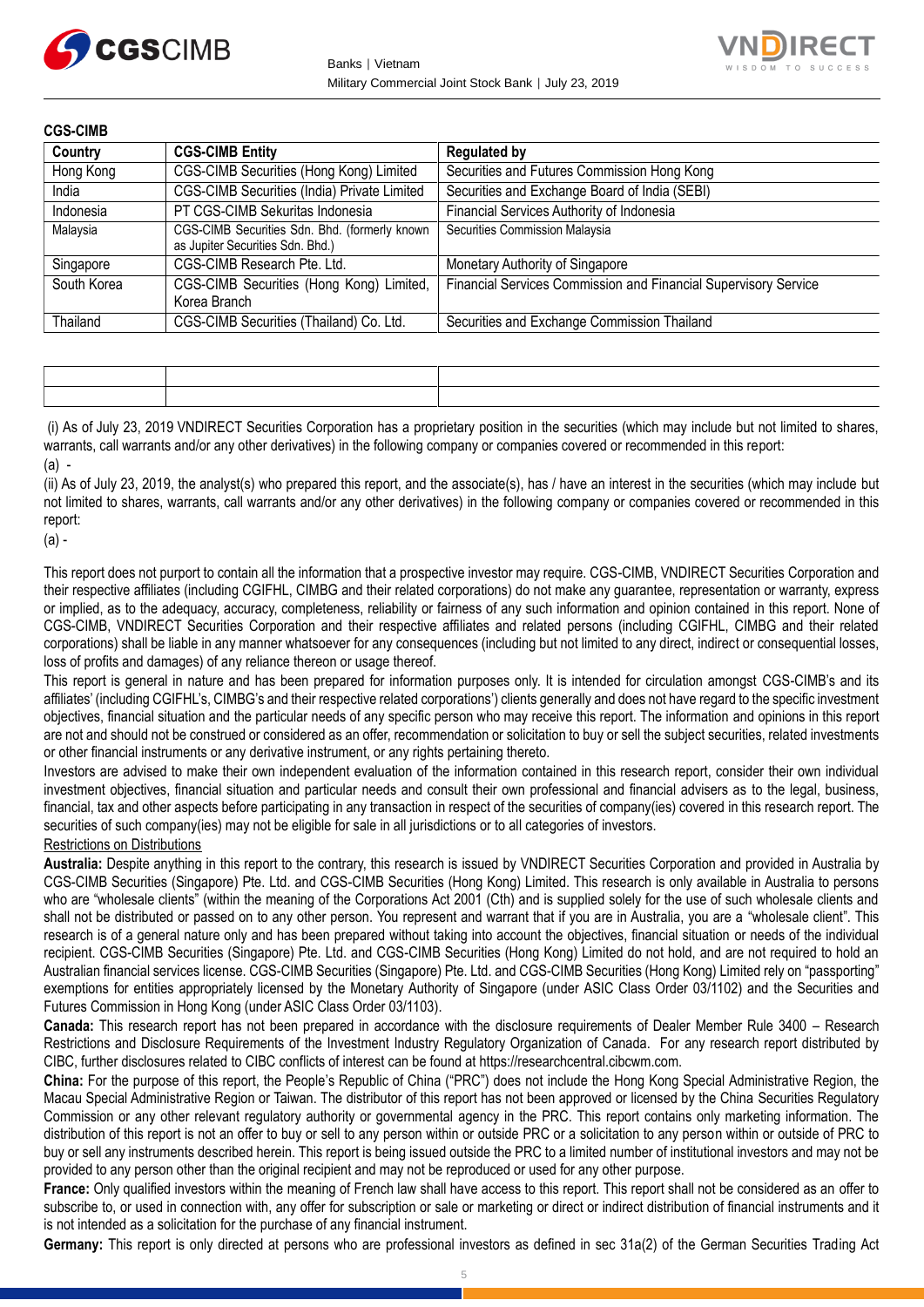



(WpHG). This publication constitutes research of a non-binding nature on the market situation and the investment instruments cited here at the time of the publication of the information.

The current prices/yields in this issue are based upon closing prices from Bloomberg as of the day preceding publication. Please note that neither the German Federal Financial Supervisory Agency (BaFin), nor any other supervisory authority exercises any control over the content of this report.

**Hong Kong:** This report is issued by VNDIRECT Securities Corporation and distributed in Hong Kong by CGS-CIMB Securities (Hong Kong) Limited ("CHK") which is licensed in Hong Kong by the Securities and Futures Commission for Type 1 (dealing in securities), Type 4 (advising on securities) and Type 6 (advising on corporate finance) activities. Any investors wishing to purchase or otherwise deal in the securities covered in this report should contact the Head of Sales at CGS-CIMB Securities (Hong Kong) Limited. The views and opinions in this research report are of VNDIRECT Securities Corporation as of the date hereof and are subject to change. If the Financial Services and Markets Act of the United Kingdom or the rules of the Financial Conduct Authority apply to a recipient, our obligations owed to such recipient therein are unaffected. CHK has no obligation to update the opinion or the information in this research report.

CHK does not make a market on other securities mentioned in the report.

#### **India:**

This report is issued by VNDIRECT Securities Corporation and distributed in India by CGS-CIMB Securities (India) Private Limited ("CGS-CIMB India"). CGS-CIMB India is a subsidiary of CGS-CIMB Securities International Pte. Ltd. which in turn is a 50:50 joint venture company of CGIFHL and CIMBG. The details of the members of the group of companies of CGS-CIMB can be found at www.cgs-cimb.com, CGIFHL at www.chinastock.com.hk/en/ACG/ContactUs/index.aspx and CIMBG at www.cimb.com/en/who-we-are.html. CGS-CIMB India is registered with the National Stock Exchange of India Limited and BSE Limited as a trading and clearing member (Merchant Banking Number: INM000012037) under the Securities and Exchange Board of India (Stock Brokers and Sub-Brokers) Regulations, 1992. In accordance with the provisions of Regulation 4(g) of the Securities and Exchange Board of India (Investment Advisers) Regulations, 2013, CGS-CIMB India is not required to seek registration with the Securities and Exchange Board of India ("SEBI") as an Investment Adviser. CGS-CIMB India is registered with SEBI (SEBI Registration Number: INZ000157134) as a Research Analyst (INH000000669) pursuant to the SEBI (Research Analysts) Regulations, 2014 ("Regulations").

This report does not take into account the particular investment objectives, financial situations, or needs of the recipients. It is not intended for and does not deal with prohibitions on investment due to law/jurisdiction issues etc. which may exist for certain persons/entities. Recipients should rely on their own investigations and take their own professional advice before investment.

The report is not a "prospectus" as defined under Indian Law, including the Companies Act, 2013, and is not, and shall not be, approved by, or filed or registered with, any Indian regulator, including any Registrar of Companies in India, SEBI, any Indian stock exchange, or the Reserve Bank of India. No offer, or invitation to offer, or solicitation of subscription with respect to any such securities listed or proposed to be listed in India is being made, or intended to be made, to the public, or to any member or section of the public in India, through or pursuant to this report.

The research analysts, strategists or economists principally responsible for the preparation of this research report are segregated from the other activities of CGS-CIMB India and they have received compensation based upon various factors, including quality, accuracy and value of research, firm profitability or revenues, client feedback and competitive factors. Research analysts', strategists' or economists' compensation is not linked to investment banking or capital markets transactions performed or proposed to be performed by CGS-CIMB India or its affiliates.

CGS-CIMB India does not have actual / beneficial ownership of 1% or more securities of the subject company in this research report, at the end of the month immediately preceding the date of publication of this research report. However, since affiliates of CGS-CIMB India are engaged in the financial services business, they might have in their normal course of business financial interests or actual / beneficial ownership of one per cent or more in various companies including the subject company in this research report.

CGS-CIMB India or its associates, may: (a) from time to time, have long or short position in, and buy or sell the securities of the subject company in this research report; or (b) be engaged in any other transaction involving such securities and earn brokerage or other compensation or act as a market maker in the financial instruments of the subject company in this research report or act as an advisor or lender/borrower to such company or may have any other potential conflict of interests with respect to any recommendation and other related information and opinions.

CGS-CIMB India, its associates and the analyst engaged in preparation of this research report have not received any compensation for investment banking, merchant banking or brokerage services from the subject company mentioned in the research report in the past 12 months.

CGS-CIMB India, its associates and the analyst engaged in preparation of this research report have not managed or co-managed public offering of securities for the subject company mentioned in the research report in the past 12 months. The analyst from CGS-CIMB India engaged in preparation of this research report or his/her relative (a) do not have any financial interests in the subject company mentioned in this research report; (b) do not own 1% or more of the equity securities of the subject company mentioned in the research report as of the last day of the month preceding the publication of the research report; (c) do not have any material conflict of interest at the time of publication of the research report.

**Indonesia:** This report is issued by VNDIRECT Securities Corporation and distributed by PT CGS-CIMB Sekuritas Indonesia ("CGS-CIMB Indonesia"). The views and opinions in this research report are not our own but of VNDIRECT Securities Corporation as of the date hereof and are subject to change. CGS-CIMB Indonesia has no obligation to update the opinion or the information in this research report. This report is for private circulation only to clients of CGS-CIMB Indonesia. Neither this report nor any copy hereof may be distributed in Indonesia or to any Indonesian citizens wherever they are domiciled or to Indonesian residents except in compliance with applicable Indonesian capital market laws and regulations.

This research report is not an offer of securities in Indonesia. The securities referred to in this research report have not been registered with the Financial Services Authority (Otoritas Jasa Keuangan) pursuant to relevant capital market laws and regulations, and may not be offered or sold within the territory of the Republic of Indonesia or to Indonesian citizens through a public offering or in circumstances which constitute an offer within the meaning of the Indonesian capital market law and regulations.

**Ireland:** CGS-CIMB is not an investment firm authorised in the Republic of Ireland and no part of this document should be construed as CGS-CIMB acting as, or otherwise claiming or representing to be, an investment firm authorised in the Republic of Ireland.

**Malaysia:** This report is issued by VNDIRECT Securities Corporation and distributed in Malaysia by CGS-CIMB Securities Sdn. Bhd. (formerly known as Jupiter Securities Sdn. Bhd.) ("CGS-CIMB Malaysia") solely for the benefit of and for the exclusive use of our clients. Recipients of this report are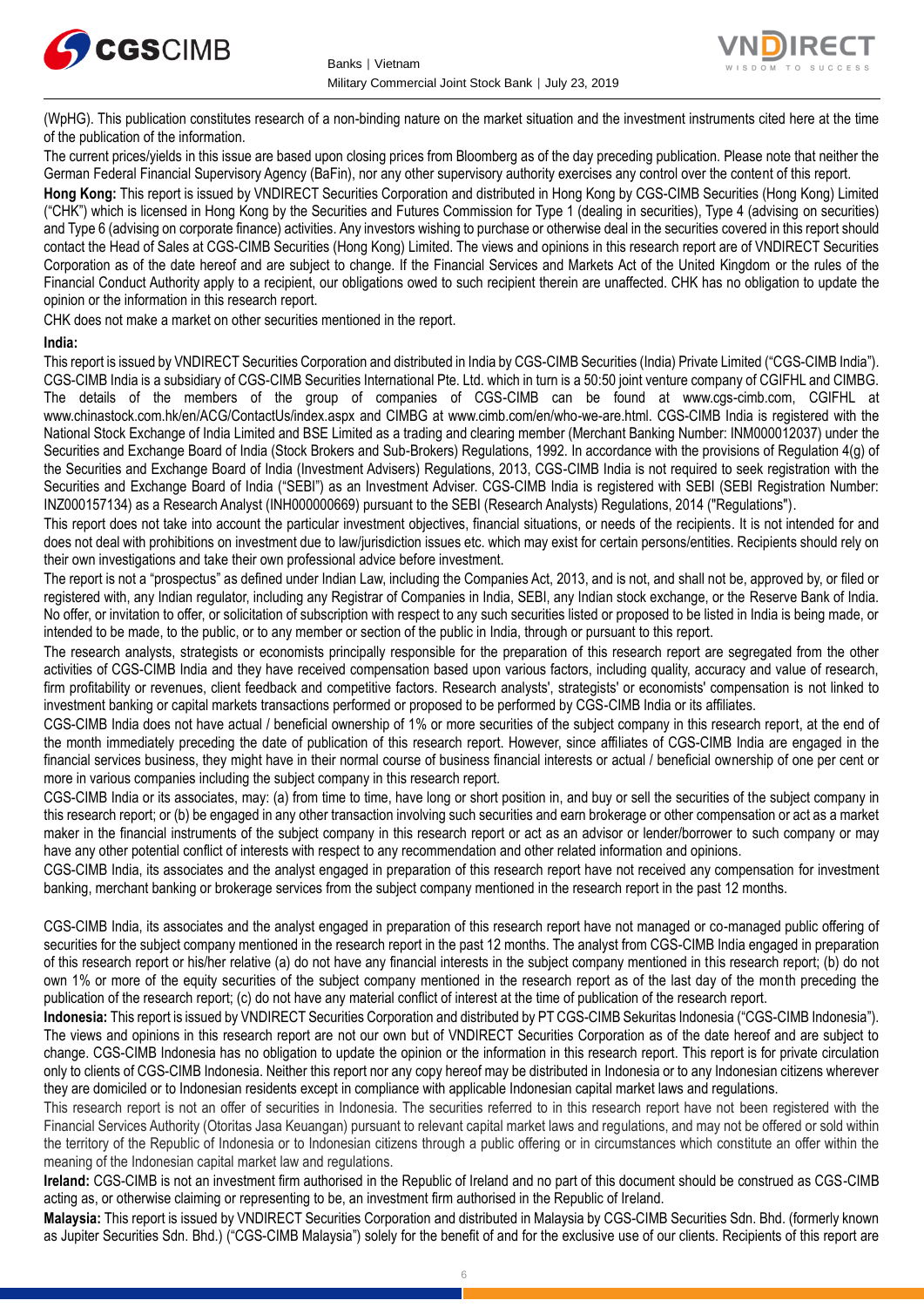



to contact CGS-CIMB Malaysia, at 29th Floor Menara CIMB No. 1 Jalan Stesen Sentral 2, Kuala Lumpur Sentral 50470 Kuala Lumpur, Malaysia, in respect of any matters arising from or in connection with this report. CGS-CIMB Malaysia has no obligation to update, revise or reaffirm the opinion or the information in this research report after the date of this report.

**New Zealand:** In New Zealand, this report is for distribution only to persons who are wholesale clients pursuant to section 5C of the Financial Advisers Act 2008.

**Singapore:** This report is issued by VNDIRECT Securities Corporation and distributed by CGS-CIMB Research Pte Ltd ("CGS-CIMBR"). CGS-CIMBR is a financial adviser licensed under the Financial Advisers Act, Cap 110 ("FAA") for advising on investment products, by issuing or promulgating research analyses or research reports, whether in electronic, print or other form. Accordingly CGS-CIMBR is a subject to the applicable rules under the FAA unless it is able to avail itself to any prescribed exemptions.

Recipients of this report are to contact CGS-CIMB Research Pte Ltd, 50 Raffles Place, #16-02 Singapore Land Tower, Singapore in respect of any matters arising from, or in connection with this report. CGS-CIMBR has no obligation to update the opinion or the information in this research report. This publication is strictly confidential and is for private circulation only. If you have not been sent this report by CGS-CIMBR directly, you may not rely, use or disclose to anyone else this report or its contents.

If the recipient of this research report is not an accredited investor, expert investor or institutional investor, CGS-CIMBR accepts legal responsibility for the contents of the report without any disclaimer limiting or otherwise curtailing such legal responsibility. If the recipient is an accredited investor, expert investor or institutional investor, the recipient is deemed to acknowledge that CGS-CIMBR is exempt from certain requirements under the FAA and its attendant regulations, and as such, is exempt from complying with the following :

(a) Section 25 of the FAA (obligation to disclose product information);

(b) Section 27 (duty not to make recommendation with respect to any investment product without having a reasonable basis where you may be reasonably expected to rely on the recommendation) of the FAA;

(c) MAS Notice on Information to Clients and Product Information Disclosure [Notice No. FAA-N03];

(d) MAS Notice on Recommendation on Investment Products [Notice No. FAA-N16];

(e) Section 36 (obligation on disclosure of interest in securities), and

(f) any other laws, regulations, notices, directive, guidelines, circulars and practice notes which are relates to the above, to the extent permitted by applicable laws, as may be amended from time to time, and any other laws, regulations, notices, directive, guidelines, circulars, and practice notes as we may notify you from time to time. In addition, the recipient who is an accredited investor, expert investor or institutional investor acknowledges that a CGS-CIMBR is exempt from Section 27 of the FAA, the recipient will also not be able to file a civil claim against CGS-CIMBR for any loss or damage arising from the recipient's reliance on any recommendation made by CGS-CIMBR which would otherwise be a right that is available to the recipient under Section 27 of the FAA, the recipient will also not be able to file a civil claim against CGS-CIMBR for any loss or damage arising from the recipient's reliance on any recommendation made by CGS-CIMBR which would otherwise be a right that is available to the recipient under Section 27 of the FAA.

CGS-CIMBR, its affiliates and related corporations, their directors, associates, connected parties and/or employees may own or have positions in securities of the company(ies) covered in this research report or any securities related thereto and may from time to time add to or dispose of, or may be materially interested in, any such securities. Further, CGS-CIMBR, its affiliates and its related corporations do and seek to do business with the company(ies) covered in this research report and may from time to time act as market maker or have assumed an underwriting commitment in securities of such company(ies), may sell them to or buy them from customers on a principal basis and may also perform or seek to perform significant investment banking, advisory, underwriting or placement services for or relating to such company(ies) as well as solicit such investment, advisory or other services from any entity mentioned in this report.

As of July 23, 2019,, CGS-CIMBR does not have a proprietary position in the recommended securities in this report.

CGS-CIMBR does not make a market on the securities mentioned in the report.

**South Korea:** This report is issued by VNDIRECT Securities Corporation and distributed in South Korea by CGS-CIMB Securities (Hong Kong) Limited, Korea Branch ("CGS-CIMB Korea") which is licensed as a cash equity broker, and regulated by the Financial Services Commission and Financial Supervisory Service of Korea. In South Korea, this report is for distribution only to professional investors under Article 9(5) of the Financial Investment Services and Capital Market Act of Korea ("FSCMA").

**Spain:** This document is a research report and it is addressed to institutional investors only. The research report is of a general nature and not personalised and does not constitute investment advice so, as the case may be, the recipient must seek proper advice before adopting any investment decision. This document does not constitute a public offering of securities.

CGS-CIMB is not registered with the Spanish Comision Nacional del Mercado de Valores to provide investment services.

**Sweden:** This report contains only marketing information and has not been approved by the Swedish Financial Supervisory Authority. The distribution of this report is not an offer to sell to any person in Sweden or a solicitation to any person in Sweden to buy any instruments described herein and may not be forwarded to the public in Sweden.

**Switzerland:** This report has not been prepared in accordance with the recognized self-regulatory minimal standards for research reports of banks issued by the Swiss Bankers' Association (Directives on the Independence of Financial Research).

**Thailand:** This report is issued by VNDIRECT Securities Corporation and distributed by CGS-CIMB Securities (Thailand) Co. Ltd. ("CGS-CIMB Thailand") based upon sources believed to be reliable (but their accuracy, completeness or correctness is not guaranteed). The statements or expressions of opinion herein were arrived at after due and careful consideration for use as information for investment. Such opinions are subject to change without notice and CGS-CIMB Thailand has no obligation to update the opinion or the information in this research report.

CGS-CIMB Thailand may act or acts as Market Maker, and issuer and offerer of Derivative Warrants and Structured Note which may have the following securities as its underlying securities. Investors should carefully read and study the details of the derivative warrants in the prospectus before making investment decisions.

AAV, ADVANC, AMATA, ANAN, AOT, AP, BA, BANPU, BBL, BCH, BCP, BCPG, BDMS, BEAUTY, BEC, BEM, BJC, BH, BIG, BLA, BLAND, BPP, BTS, CBG, CENTEL, CHG, CK, CKP, COM7, CPALL, CPF, CPN, DELTA, DTAC, EA, EGCO, EPG, GFPT, GLOBAL, GLOW, GPSC, GUNKUL, HMPRO,

7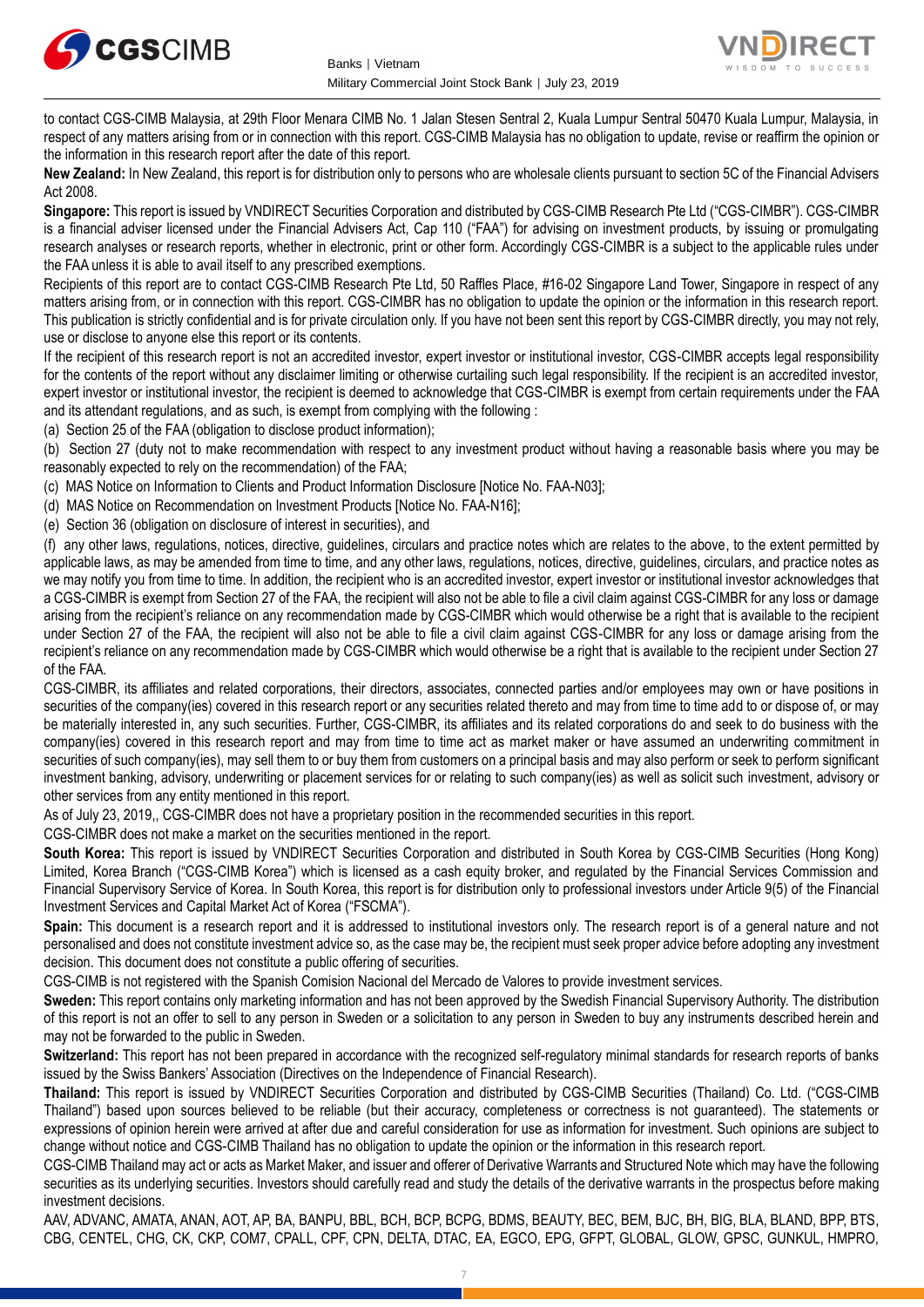



INTUCH, IRPC, ITD, IVL, KBANK, KCE, KKP, KTB, KTC, LH, LHBANK, LPN, MAJOR, MALEE, MEGA, MINT, MONO, MTLS, PLANB, PSH, PTL, PTG, PTT, PTTEP, PTTGC, QH, RATCH, ROBINS, S, SAWAD, SCB, SCC, SCCC, SIRI, SPALI, SPRC, STEC, STPI, SUPER, TASCO, TCAP, THAI, THANI, THCOM, TISCO, TKN, TMB, TOP, TPIPL, TRUE, TTA, TU, TVO, UNIQ, VGI, WHA, WORK.

#### **Corporate Governance Report:**

The disclosure of the survey result of the Thai Institute of Directors Association ("IOD") regarding corporate governance is made pursuant to the policy of the Office of the Securities and Exchange Commission. The survey of the IOD is based on the information of a company listed on the Stock Exchange of Thailand and the Market for Alternative Investment disclosed to the public and able to be accessed by a general public investor. The result, therefore, is from the perspective of a third party. It is not an evaluation of operation and is not based on inside information.

The survey result is as of the date appearing in the Corporate Governance Report of Thai Listed Companies. As a result, the survey result may be changed after that date. CGS-CIMB Thailand does not confirm nor certify the accuracy of such survey result.

| <b>CAAPA</b><br><b>Range:</b><br>. | 100<br>۵N<br>טע<br>ĴU | . RC<br>80       | $\overline{\phantom{a}}$<br>$\overline{\phantom{a}}$<br>$\cdot$ | $\overline{\phantom{a}}$<br>$\sim$<br>RAIMM<br><b>DEIOV</b><br>ו טע | N0<br>Result<br>urvey. |
|------------------------------------|-----------------------|------------------|-----------------------------------------------------------------|---------------------------------------------------------------------|------------------------|
| <b>Descrip</b><br>ription.         | Excellent             | 000خ<br>ver<br>v | Good                                                            | $N/\sim$                                                            |                        |

**United Arab Emirates:** The distributor of this report has not been approved or licensed by the UAE Central Bank or any other relevant licensing authorities or governmental agencies in the United Arab Emirates. This report is strictly private and confidential and has not been reviewed by, deposited or registered with UAE Central Bank or any other licensing authority or governmental agencies in the United Arab Emirates. This report is being issued outside the United Arab Emirates to a limited number of institutional investors and must not be provided to any person other than the original recipient and may not be reproduced or used for any other purpose. Further, the information contained in this report is not intended to lead to the sale of investments under any subscription agreement or the conclusion of any other contract of whatsoever nature within the territory of the United Arab Emirates.

**United Kingdom and European Economic Area (EEA):** In the United Kingdom and European Economic Area, this material is issued by VNDIRECT Securities Corporation and is being distributed by CGS-CIMB Securities (UK) Limited ("CGS-CIMB UK"). CGS-CIMB UK is authorized and regulated by the Financial Conduct Authority and its registered office is at 27 Knightsbridge, London, SW1X7YB. The material distributed by CGS-CIMB UK has been prepared in accordance with CGS-CIMB's policies for managing conflicts of interest arising as a result of publication and distribution of this material. This material is for distribution only to, and is solely directed at, selected persons on the basis that those persons: (a) are eligible counterparties and professional clients of CGS-CIMB UK; (b) have professional experience in matters relating to investments falling within Article 19(5) of the Financial Services and Markets Act 2000 (Financial Promotion) Order 2005 (as amended, the "Order"), (c) fall within Article 49(2)(a) to (d) ("high net worth companies, unincorporated associations etc") of the Order; (d) are outside the United Kingdom subject to relevant regulation in each jurisdiction, material(all such persons together being referred to as "relevant persons"). This material is directed only at relevant persons and must not be acted on or relied on by persons who are not relevant persons. Any investment or investment activity to which this material relates is available only to relevant persons and will be engaged in only with relevant persons.

Where this material is labelled as non-independent, it does not provide an impartial or objective assessment of the subject matter and does not constitute independent "research" (cannot remove research from here under the applicable rules of the Financial Conduct Authority in the UK. Consequently, any such non-independent material will not have been prepared in accordance with legal requirements designed to promote the independence of research (cannot remove research from here) and will not subject to any prohibition on dealing ahead of the dissemination of research. Any such non-independent material must be considered as a marketing communication.

**United States:** This research report is issued by VNDIRECT Securities Corporation and distributed in the United States of America by CGS-CIMB Securities (USA) Inc, a U.S. registered broker-dealer and a related company of CGS-CIMB Securities Sdn. Bhd. (formerly known as Jupiter Securities Sdn. Bhd.), CGS-CIMB Research Pte Ltd, PT CGS-CIMB Sekuritas Indonesia, CGS-CIMB Securities (Thailand) Co. Ltd, CGS-CIMB Securities (Hong Kong) Limited and CGS-CIMB Securities (India) Private Limited, and is distributed solely to persons who qualify as "U.S. Institutional Investors" as defined in Rule 15a-6 under the Securities and Exchange Act of 1934. This communication is only for Institutional Investors whose ordinary business activities involve investing in shares, bonds, and associated securities and/or derivative securities and who have professional experience in such investments. Any person who is not a U.S. Institutional Investor or Major Institutional Investor must not rely on this communication. The delivery of this research report to any person in the United States of America is not a recommendation to effect any transactions in the securities discussed herein, or an endorsement of any opinion expressed herein. CGS-CIMB Securities (USA) Inc, is a FINRA/SIPC member and takes responsibility for the content of this report. For further information or to place an order in any of the above-mentioned securities please contact a registered representative of CGS-CIMB Securities (USA) Inc.

CGS-CIMB Securities (USA) Inc. does not make a market on other securities mentioned in the report.

CGS-CIMB Securities (USA) Inc. has not managed or co-managed a public offering of any of the securities mentioned in the past 12 months.

CGS-CIMB Securities (USA) Inc. has not received compensation for investment banking services from any of the company mentioned in the past 12 months.

CGS-CIMB Securities (USA) Inc. neither expects to receive nor intends to seek compensation for investment banking services from any of the company mentioned within the next 3 months.

**Other jurisdictions:** In any other jurisdictions, except if otherwise restricted by laws or regulations, this report is only for distribution to professional, institutional or sophisticated investors as defined in the laws and regulations of such jurisdictions. entioned within the next 3 months.<br> **ther jurisdictions:** In any other jurisdictions, except if otherwise restricted by lastitutional or sophisticated investors as defined in the laws and regulations of substribution of st

| institutional or sophisticated investors as defined in the laws and regulations of such jurisdictions. |                                                                                                |                         |                                |  |
|--------------------------------------------------------------------------------------------------------|------------------------------------------------------------------------------------------------|-------------------------|--------------------------------|--|
|                                                                                                        | Distribution of stock ratings and investment banking clients for quarter ended on 30 June 2019 |                         |                                |  |
|                                                                                                        | 791 companies under coverage for quarter ended on 30 June 2019                                 |                         |                                |  |
|                                                                                                        |                                                                                                | Rating Distribution (%) | Investment Banking clients (%) |  |
| Add                                                                                                    |                                                                                                | 57.9%                   | 4.2%                           |  |
| Hold                                                                                                   |                                                                                                | 26.5%                   | $.8\%$                         |  |
| Reduce                                                                                                 |                                                                                                | 15.5%                   | 0.4%                           |  |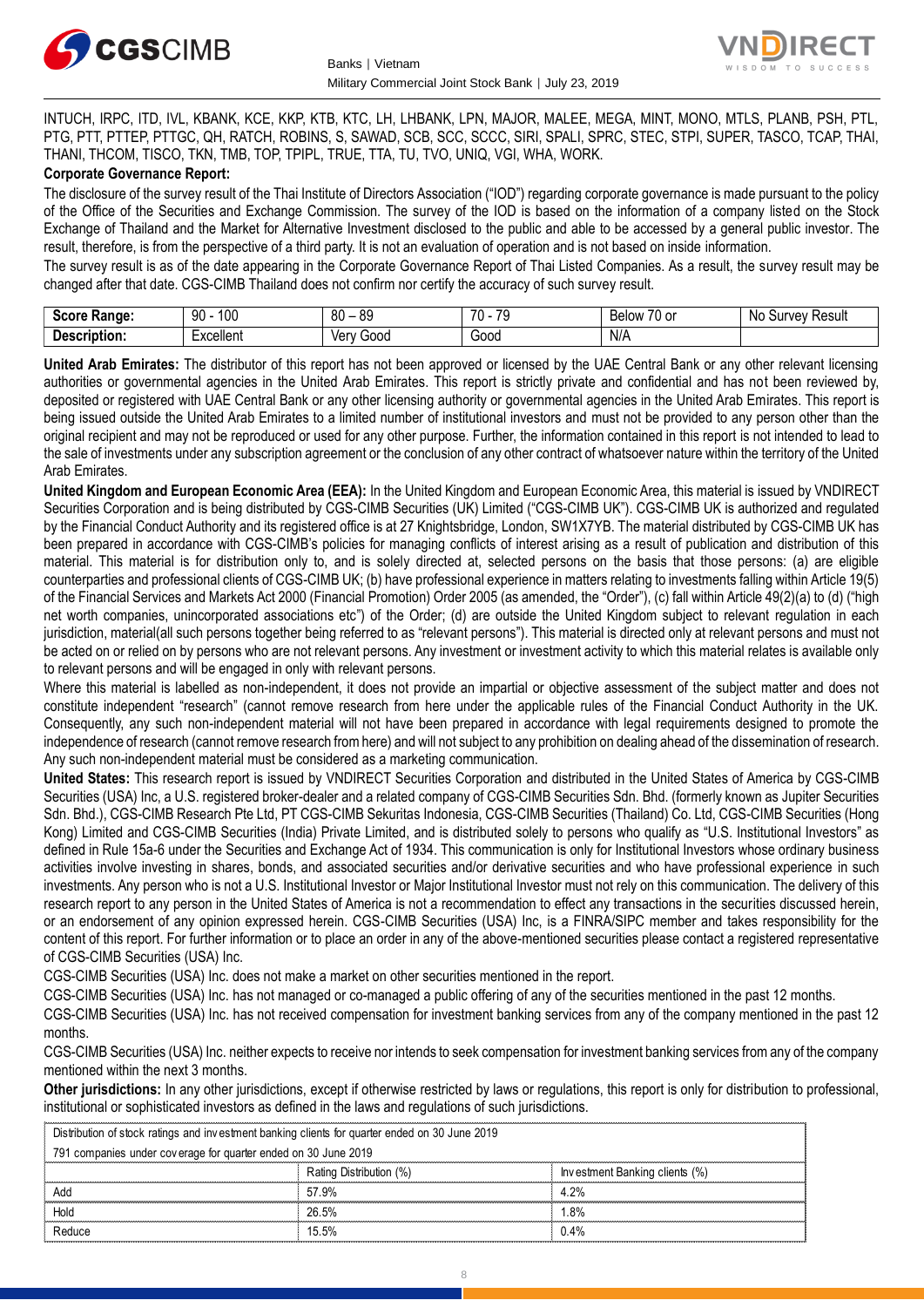

Banks | Vietnam Military Commercial Joint Stock Bank │ July 23, 2019



#### **Spitzer Chart for stock being researched ( 2 year data )**

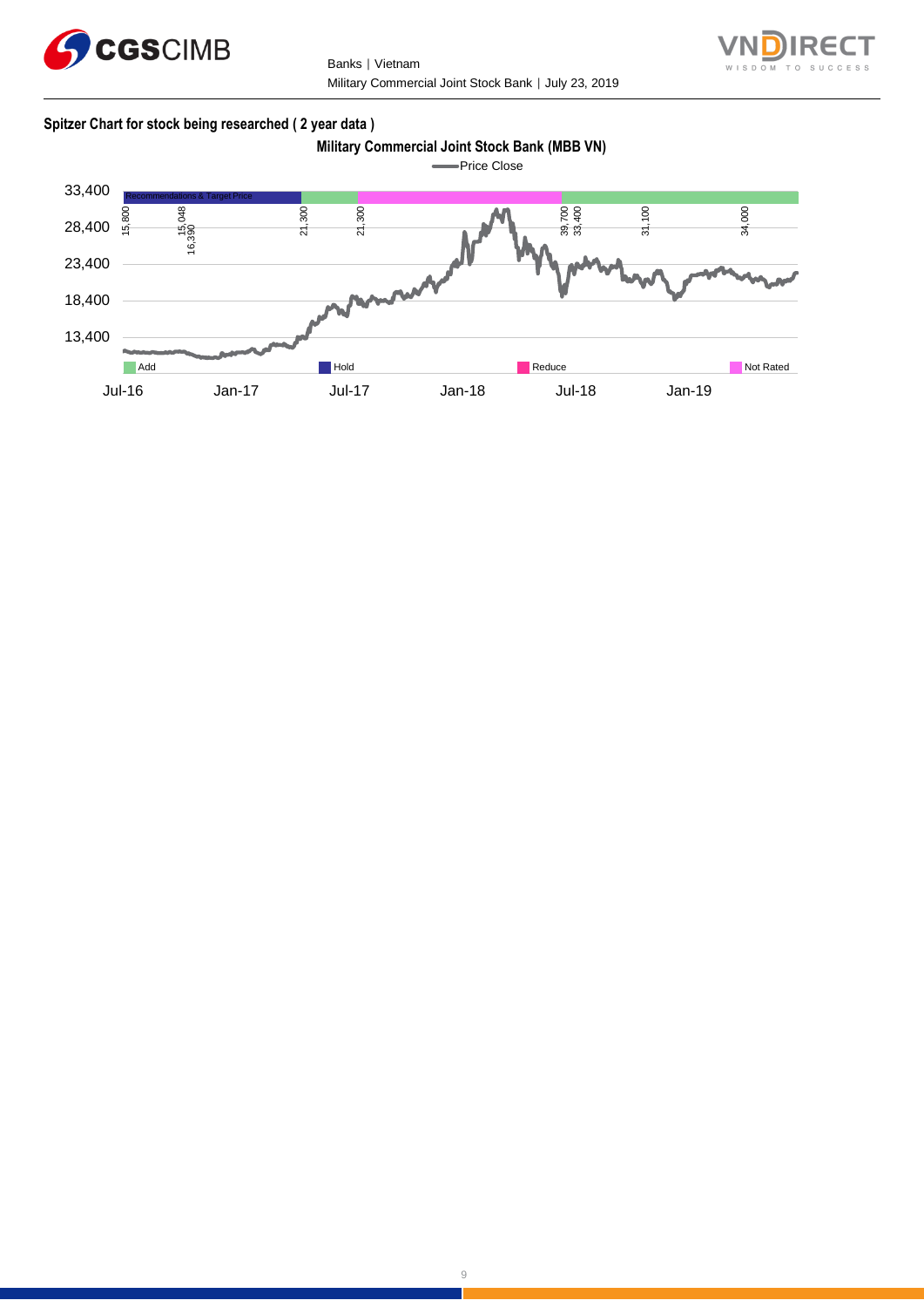



#### **Corporate Governance Report of Thai Listed Companies (CGR). CG Rating by the Thai Institute of Directors Association (Thai IOD) in 2018, Anti-Corruption 2018**

**ADVANC** – Excellent, Certified, **AEONTS** – Good, n/a, **AH** – Very Good, n/a, **AMATA** – Excellent, Declared, **ANAN** – Excellent, Declared, **AOT** – Excellent, Declared, **AP** – Excellent, Certified, **ASP** – Very Good, Certified, **BANPU** – Excellent, Certified, **BAY** – Excellent, Certified, **BBL** – Very Good, Certified, **BCH** – Good, Certified, **BCP** - Excellent, Certified, **BCPG** – Excellent, Certified, **BEM** – Very Good, n/a, **BDMS** – Very Good, n/a, **BEAUTY** – Good, n/a, **BEC** – Very Good, n/a, , **BGRIM** – Very Good, Declared, **BH** - Good, n/a, **BJC** – Very Good, Declared, **BJCHI** – Very Good, Certified, **BLA** – Very Good, Certified, **BPP** – Very Good, Declared, **BR** - Good, Declared, **BTS** - Excellent, Certified, **CBG** – Very Good, n/a, **CCET** – Good, n/a, **CENTEL** – Very Good, Certified, **CHG** – Very Good, Declared, **CK** – Excellent, n/a, **COL** – Excellent, Declared, **CPALL** – Very Good, Certified, **CPF** – Excellent, Certified, **CPN** - Excellent, Certified, **DELTA** - Excellent, n/a, **DEMCO** – Excellent, Certified, **DDD** – Very Good, Declared, **DIF** – not available, n/a, **DREIT** – not available, n/a, **DTAC** – Excellent, Certified, **EA** – Excellent, n/a, **ECL** – Very Good, Certified, **EGCO** - Excellent, Certified, **EPG** – Very Good, n/a, **ERW** – Very Good, n/a, **GFPT** - Excellent, Certified, **GGC** – Excellent, Certified, **GLOBAL** – Very Good, n/a, **GLOW** – Very Good, Certified, **GPSC** – Excellent, Certified, **GULF** – Very Good, n/a, **GUNKUL** – Excellent, Certified, **HANA** - Excellent, Certified, **HMPRO** - Excellent, Certified, **HREIT** - Excellent, Certified **ICHI** – Excellent, Declared, **HUMAN** – not available, n/a, **III** – Good, n/a, **INTUCH** - Excellent, Certified, **IRPC** – Excellent, Certified, **ITD**\* – Very Good, n/a, **IVL** - Excellent, Certified, **JASIF** – not available, n/a, **JWD** – Very Good, n/a, **KBANK** - Excellent, Certified, **KCE** - Excellent, Certified, **KKP** – Excellent, Certified, **KSL** – Excellent, Certified, **KTB** - Excellent, Certified, **KTC** – Excellent, Certified, **LH** - Very Good, n/a, **LPN** – Excellent, Certified, **M** – Very Good, Certified, **MACO** – Very Good, n/a, **MAJOR** – Very Good, n/a, **MAKRO** – Excellent, Declared, **MALEE** – Very Good, Certified, **MC** – Very Good, Certified, **MCOT** – Excellent, Certified, **MEGA** – Very Good, n/a, **MINT** - Excellent, Certified, **MTC** – Excellent, Declared, **NETBAY** – Good, n/a, **OSP** – not available, n/a,**PLANB** – Excellent, Declared, **PLAT** – Very Good, Certified, **PR9** – not available, n/a, **PSH** – Excellent, Certified, **PSTC** – Good, Certified, **PTT** - Excellent, Certified, **PTTEP** - Excellent, Certified, **PTTGC** - Excellent, Certified, **QH** – Excellent, Certified, **RATCH** – Excellent, Certified, **ROBINS** – Excellent, Certified, **RS** – Very Good, n/a, **RSP** – not available, n/a, **S** – Very Good, n/a, **SAMART** - Excellent, n/a, **SAPPE** – Very Good, Declared, **SAT** – Excellent, Certified, **SAWAD** – Very Good, n/a, **SC** – Excellent, Declared, **SCB** - Excellent, Certified, **SCC** – Excellent, Certified, **SCN** – Very Good, Certified, **SF** – Good, n/a, **SIRI** – Very Good, Certified, **SPA** - Good, n/a, **SPALI** - Excellent, n/a, **SPRC** – Excellent, Certified, **STA** – Very Good, Certified, **STEC** – Excellent, n/a, **SVI** – Excellent, Certified, **SYNEX** – Very Good, Declared, **TASCO** – Excellent, Certified, **TCAP** – Excellent, Certified, **THANI** – Excellent, Certified, **TIPCO** – Very Good, Certified, **TISCO** - Excellent, Certified, **TKN** – Very Good, Declared, **TMB** - Excellent, Certified, **TNR** – Very Good, Declared, **TOP** - Excellent, Certified, **TPCH** – Good, n/a, **TPIPP** – Good, n/a, **TRUE** – Excellent, Certified, **TU** – Excellent, Certified, **TVO** – Very Good, Declared, **UNIQ** – Good, n/a, **VGI** – Excellent, Certified, **WHA** – Excellent, Certified, **WHART** – not available, n/a, **WICE** – Very Good, Certified, **WORK** – Good, n/a.

**Companies participating in Thailand's Private Sector Collective Action Coalition Against Corruption programme (Thai CAC) under Thai Institute of Directors (as of August 31, 2018) are categorized into:**

- Companies that have declared their intention to join CAC, and

- Companies certified by CAC

\* The company, its director or management had been reportedly accused for breaching proper corporate governance such as violation of the SEC's regulations or charged with corruption.

#### **RECOMMENDATION FRAMEWORK**

| <b>REGOMINIENDATION FRAMEWORK</b> |                                                                                                                                                                                                                                                                   |  |
|-----------------------------------|-------------------------------------------------------------------------------------------------------------------------------------------------------------------------------------------------------------------------------------------------------------------|--|
| <b>Stock Ratings</b>              | Definition:                                                                                                                                                                                                                                                       |  |
| Add                               | The stock's total return is expected to reach 15% or higher over the next 12 months.                                                                                                                                                                              |  |
| Hold                              | The stock's total return is expected to be between negative 10% and positive 15% over the next 12 months.                                                                                                                                                         |  |
| Reduce                            | The stock's total return is expected to fall below negative 10% over the next 12 months.                                                                                                                                                                          |  |
|                                   | The total expected return of a stock is defined as the sum of the:(i) percentage difference between the target price and the current price and (ii)<br>the forward net dividend yields of the stock. Stock price targets have an investment horizon of 12 months. |  |
| <b>Sector Ratings</b>             | Definition:                                                                                                                                                                                                                                                       |  |
| Overweight                        | An Overweight rating means stocks in the sector have, on a market cap-weighted basis, a positive absolute<br>recommendation.                                                                                                                                      |  |
| Neutral                           | A Neutral rating means stocks in the sector have, on a market cap-weighted basis, a neutral absolute recommendation.                                                                                                                                              |  |
| Underweight                       | An Underweight rating means stocks in the sector have, on a market cap-weighted basis, a negative absolute<br>recommendation.                                                                                                                                     |  |
| <b>Country Ratings</b>            | Definition:                                                                                                                                                                                                                                                       |  |
| Overweight                        | An Overweight rating means investors should be positioned with an above-market weight in this country relative to<br>benchmark.                                                                                                                                   |  |
| Neutral                           | A Neutral rating means investors should be positioned with a neutral weight in this country relative to benchmark.                                                                                                                                                |  |
| Underweight                       | An Underweight rating means investors should be positioned with a below-market weight in this country relative to                                                                                                                                                 |  |

**Hien Tran Khanh – Deputy Head of Research** Email: [hien.trankhanh@vndirect.com.vn](mailto:hien.trankhanh@vndirect.com.vn)

benchmark.